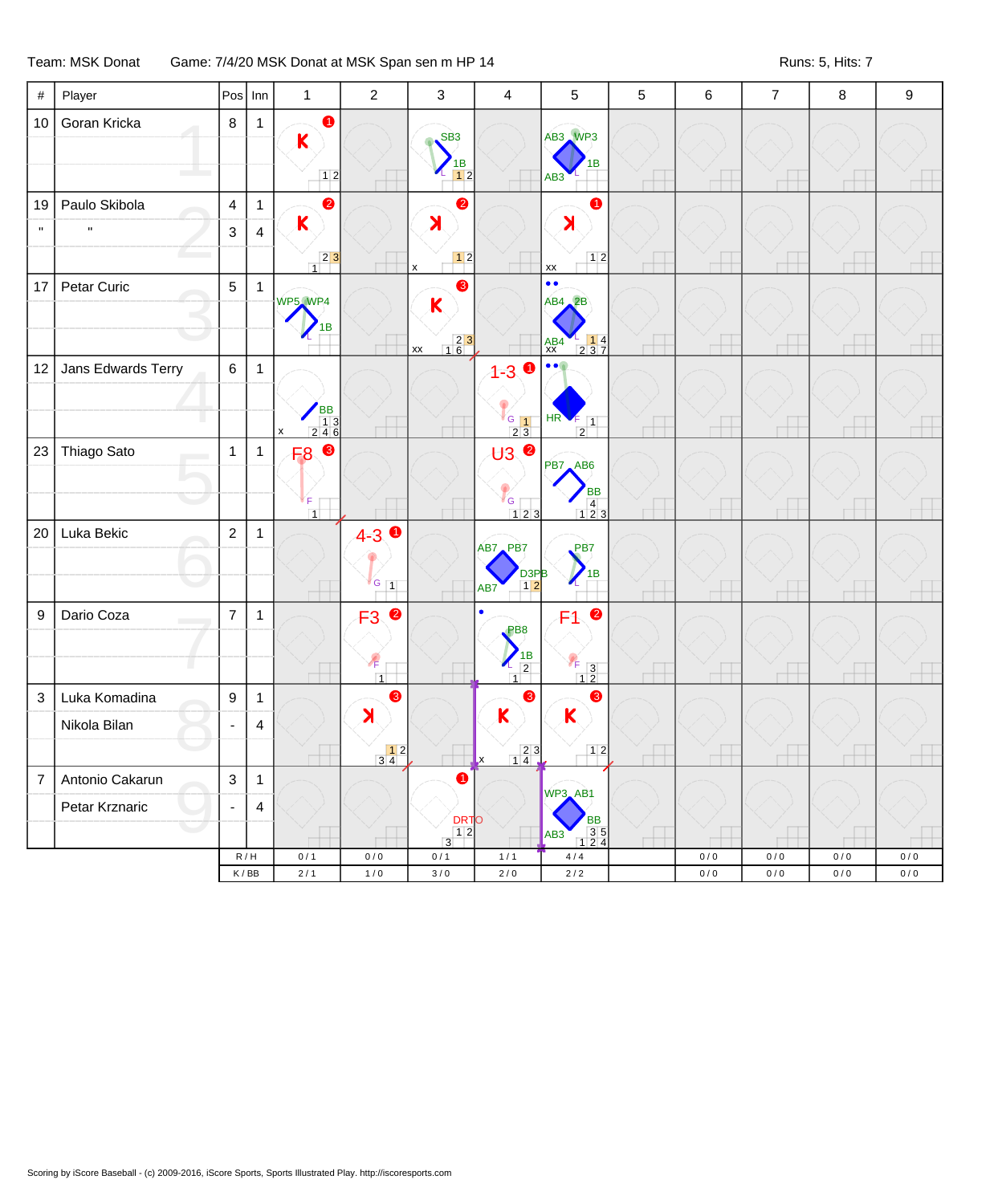## Team: MSK Span Game: 7/4/20 MSK Donat at MSK Span sen m HP 14 Runs: 12, Hits: 8

| $\#$           | Player            | Pos              | Inn          | $\mathbf{1}$                                                                                               | $\overline{c}$                                            | $\mathsf 3$                                                                   | 4                                                                                                              | $\sqrt{5}$                                                                  | 6         | $\overline{7}$ | 8         | $\boldsymbol{9}$ |
|----------------|-------------------|------------------|--------------|------------------------------------------------------------------------------------------------------------|-----------------------------------------------------------|-------------------------------------------------------------------------------|----------------------------------------------------------------------------------------------------------------|-----------------------------------------------------------------------------|-----------|----------------|-----------|------------------|
| $\overline{7}$ | Mirza Njuhovic    | $\overline{4}$   | $\mathbf{1}$ | PB3 PB2<br><b>BB</b><br>$\overline{1}$<br>AB4<br>234                                                       | $4 - 30$<br>$\frac{G}{1}$ $\frac{2}{3}$                   | $\bullet$<br>$3 - 1$<br>$G$ 12<br>$\overline{3}$<br>$\boldsymbol{\mathsf{x}}$ |                                                                                                                | $\bullet$<br>AB2 GRD<br>WP3<br>$12$                                         |           |                |           |                  |
| 15             | Kristijan Belas   | $\mathbf{1}$     | $\mathbf{1}$ | AB4 PB3<br><b>BB</b><br>$\begin{array}{r} 34 \\ 125 \end{array}$<br>AB4                                    | BB<br>3<br>124                                            | $1 - 3$<br><sup>i</sup> G<br>$12$                                             |                                                                                                                | 1B                                                                          |           |                |           |                  |
| 5              | Marko Ivancic     | 8                | $\mathbf{1}$ | ➊<br>$\mathsf K$<br>$\begin{array}{c c} & 1 & 3 \\ \hline 2 & & \end{array}$                               | ❸<br>X<br>$\begin{array}{c c} 2 & 3 \end{array}$          |                                                                               | $\bullet$<br>F <sub>8</sub><br>F<br>$12$                                                                       | $\overline{1}$                                                              |           |                |           |                  |
| 3              | Luka Mektic       | $\,6\,$          | $\mathbf{1}$ | $\bullet$<br>WP5 GRD<br> 2 <br>WP5<br>$\mathbf{1}$                                                         |                                                           | PB7 WP6<br>1B<br>AB7                                                          | WP6_GRD<br>AB <sub>6</sub>                                                                                     |                                                                             |           |                |           |                  |
| 9              | Juraj Sinkovic    | $\overline{2}$   | $\mathbf{1}$ | E <sub>6</sub><br>SB <sub>7</sub><br><b>BB</b><br>$\begin{array}{ c c c }\n\hline\n4 & 2 & 3\n\end{array}$ |                                                           | $\bullet$<br>F1<br>$F$ 2<br>$\overline{1}$                                    | AB6 WP6<br>BB<br>$\begin{array}{c c} & 14 \\ 236 \end{array}$<br>x                                             |                                                                             |           |                |           |                  |
| 10             | Martin Kovac      | $\overline{7}$   | $\mathbf{1}$ | $\bullet$<br>F5<br>F<br>$\overline{1}$<br>$\overline{2}$                                                   |                                                           | AB7 AB7<br>ВB<br>$\begin{array}{r} 25 \\ 134 \end{array}$<br>E <sub>3</sub>   | $\bullet$<br>$3 - 1$<br>$\begin{array}{c} \begin{array}{c} \text{G} \\ 1 \\ 2 \ 3 \ 4 \end{array} \end{array}$ |                                                                             |           |                |           |                  |
| 17             | Domagoj Grgurevic | $\boldsymbol{9}$ | $\mathbf{1}$ | $5-3$ $\circ$<br>$\frac{G}{1}$ 2                                                                           |                                                           | $\bullet$<br>$AB9$ $2B$<br>AB9                                                | F <sub>8</sub> <sup>®</sup><br>F<br>$12$                                                                       |                                                                             |           |                |           |                  |
| $\overline{c}$ | Ivor Sojteri      | $\mathfrak{Z}$   | $\mathbf{1}$ |                                                                                                            | $AB9$ <sub><math>E4</math></sub><br>E4<br>AB <sub>1</sub> | AB9 AB9<br>E3<br>$\overline{2}$<br>AB <sub>1</sub>                            |                                                                                                                | AB9 AB9<br>BB<br>$\begin{array}{r} 24 \\ 137 \end{array}$<br>$WP1$<br>$XXX$ |           |                |           |                  |
| $\overline{4}$ | Luka Ivancic      | $\sqrt{5}$       | $\mathbf{1}$ |                                                                                                            | 0<br>F9<br>F<br>$\overline{1}$                            | $\bullet$<br>AB1<br>2B<br>12                                                  |                                                                                                                | AB1 WP1<br>1B<br>23<br>AB1<br>145                                           |           |                |           |                  |
|                |                   |                  | R/H          | $3/1$                                                                                                      | $1/0$                                                     | $4\,/\,3$                                                                     | $1/1$                                                                                                          | $3/3$                                                                       | $0/0$     | 0/0            | $0\,/\,0$ | 0/0              |
|                |                   |                  | K/BB         | $1/3$                                                                                                      | $1/1$                                                     | $0/1$                                                                         | $0/1$                                                                                                          | 0/1                                                                         | $0\,/\,0$ | $0\,/\,0$      | $0\,/\,0$ | $0/0$            |